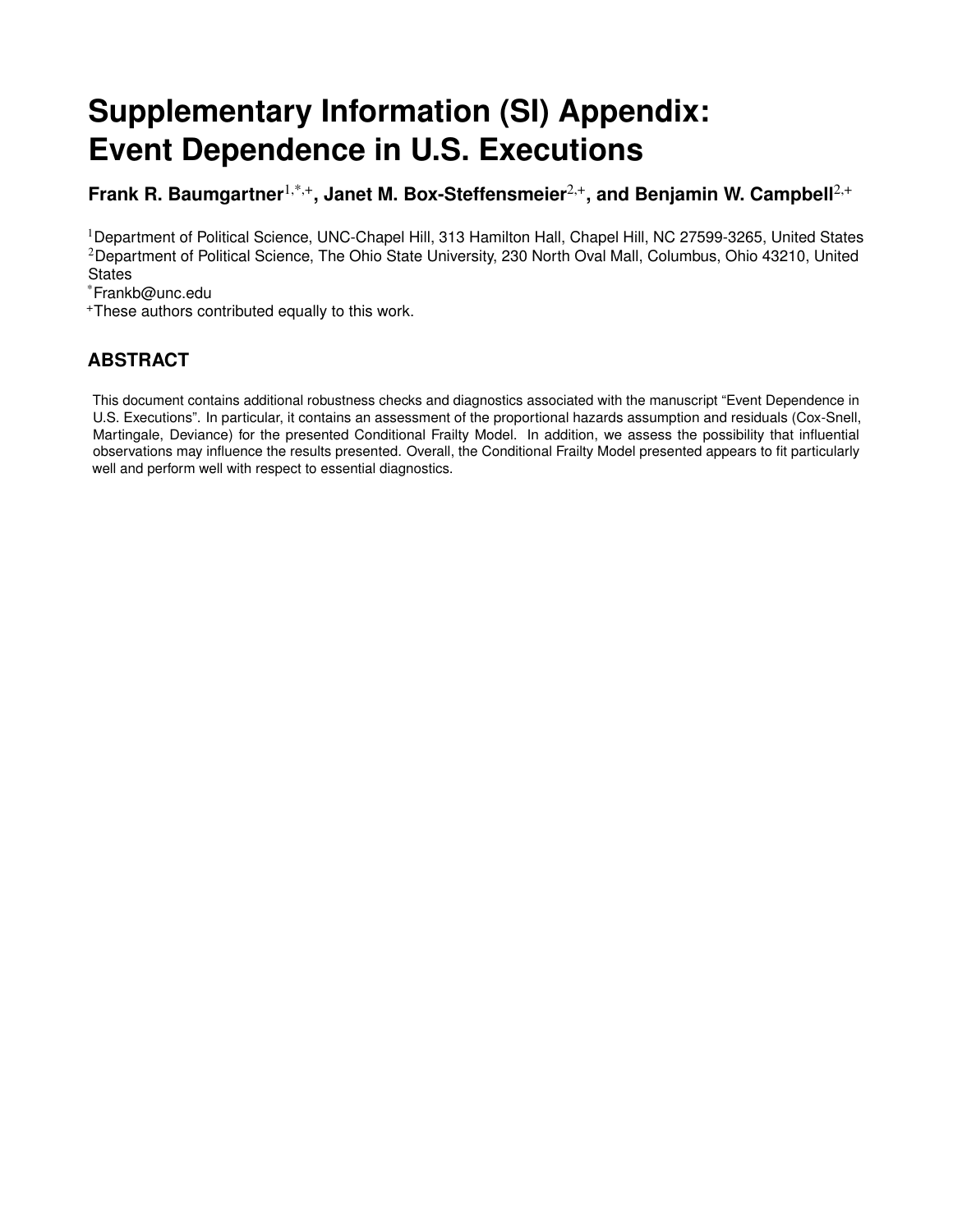The model presented in the manuscript must be assessed in three ways. First, whether the model violates the proportional hazards assumption, an essential assumption for the identification of the Conditional Frailty Model. Second, whether the model appears problematic from the perspective of any conventional diagnostic, and third, whether we do a poor job predicting counties that have the death penalty but never utilize it. Any of these concerns would be problematic. We examine these in this SI Appendix.

#### **Proportional Hazards**

As discussed previously, the last row in Table 2 in the manuscript shows that the model presented in the manuscript passes the global proportional hazards test at the conventional 0.10 threshold. Given this, we feel little reason to hold our results as suspect as a result of violating this assumption.

#### **Cox-Snell Residuals**

Figure [1](#page-2-0) presents the Cox-Snell Residuals for the model presented in the manuscript. In general, the model appears to fit fairly well. While the residuals across strata do not perfectly hug the unit-exponential line, they do not look particularly problematic.

#### **Martingale Residuals**

Figure [2](#page-2-1) presents the Martingale Residuals for the full conditional frailty model presented in the manuscript. Ideally, one would want to see residuals that appear fairly linear with a constant distribution of residuals around zero. These residuals appear to be fairly linear, and the slope for each line appears to approximate zero. This does not appear to be the case for Homicides, which is not particularly troubling. There do not appear to be significant differences in the residuals when iteratively removing covariates.

#### **Influential Observations**

In an effort to examine the influence certain observations have over model fit, we perform three analyses. First, we examine the change in coefficient estimates from iteratively removing observations. These DFBetas are presented in Figure [3.](#page-3-0) Overall, it does not appear that any particular observations greatly influence coefficient estimates.

However, given that we are ultimately interested in event dependence, something not captured by covariates, these may not be particularly useful. As such, we estimate the two versions of the full conditional frailty model excluding Harris and Dallas counties – the two counties known for their heavy-handed use of the death penalty. Figures [4](#page-3-1) and [5](#page-4-0) present the cumulative hazard functions by strata for models excluding Dallas and Harris counties respectively. It is worth noting that upon excluding these observations the confidence intervals become more narrow, which makes sense given that Harris and Dallas may increase the variance by strata. Otherwise, the results do not change much, and in fact, the distinctions between hazard curves become clearer. We also estimate the full conditional frailty model on a sample that excludes any counties that have outlawed the death penalty at any point during the sampling window. In the analysis presented in the manuscript, Rhode Island for example, was included in the sample for 1977 through 1983. It was taken out of the sample as it banned the death penalty in 1984. However, during those seven years, Rhode Island never executed an inmate. This might be a function of a broader state-based dynamic that made the death penalty functionally irrelevant. One might expect these dynamics to play out in similar states, such as Massachusetts or New York. Figure [6](#page-4-1) presents the cumulative hazard functions by strata excluding these states. Overall, evidence of event dependence persists even when excluding future abolitionist states; the slope of the hazard function for the first stratum only experiences a marginal increase.

#### **Deviance Observations**

The final diagnostic check performed on the presented conditional frailty model is an examination of the deviance residuals for the model. The right-most figure in Figure [7](#page-5-0) shows that our initial concern of poorly predicting never-executers does not appear to emerge. In other words, the deviance residuals do not vary significantly according to observation or their overall gap time. This would be evidence that the stratification and state-based frailty term does a good job in accounting for these never-executers.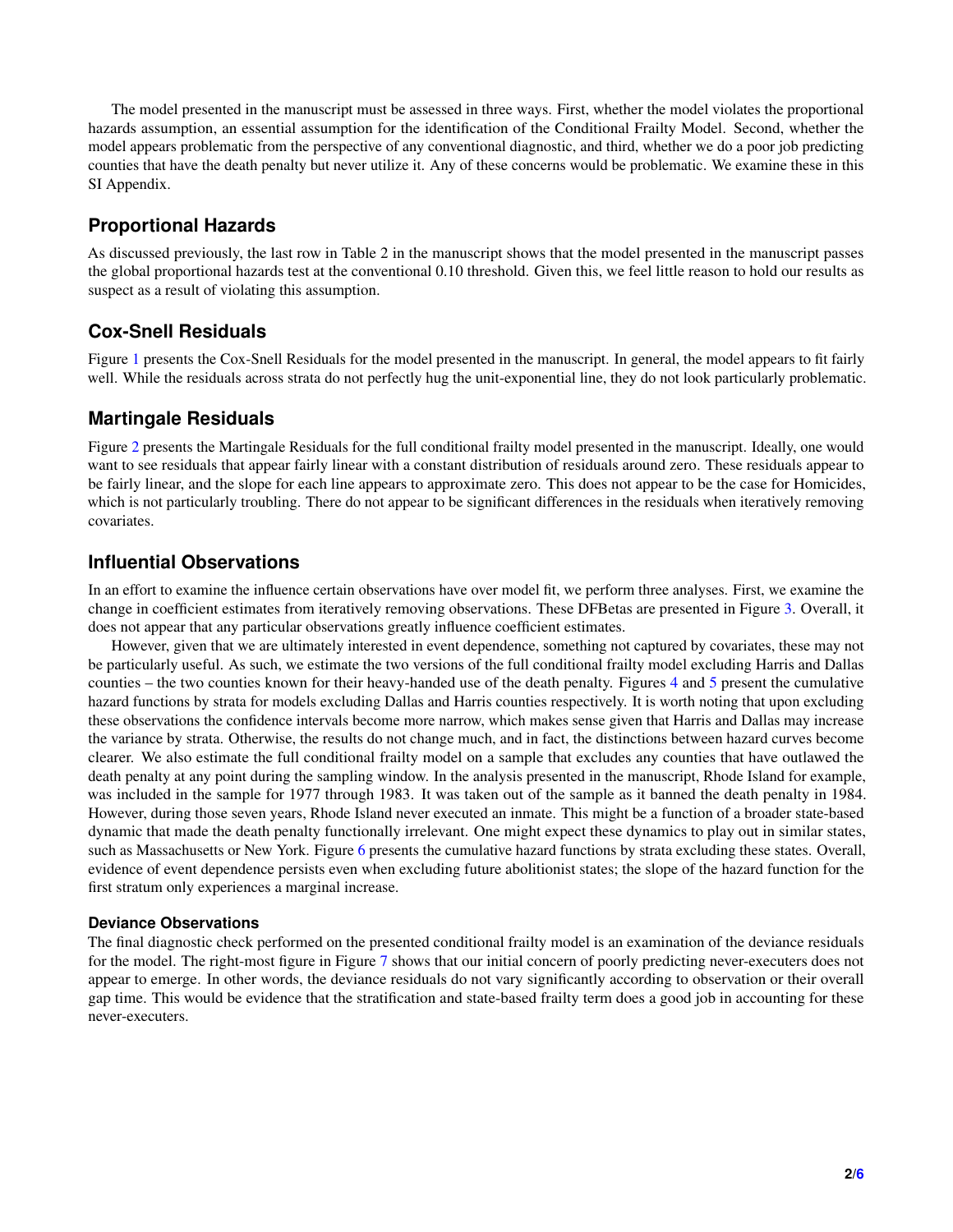<span id="page-2-0"></span>

<span id="page-2-1"></span>Figure 1. Cox-Snell Residuals for fully specified conditional frailty model. Residuals are extracted according to strata..



**Figure 2.** Martingale Residuals for fully specified conditional frailty model. Residuals are extracted with and without the covariate included. The line calculated for population, poverty, and racial threat is fit linear. The homicides variable residuals are fit with a Generalized Additive Model curve.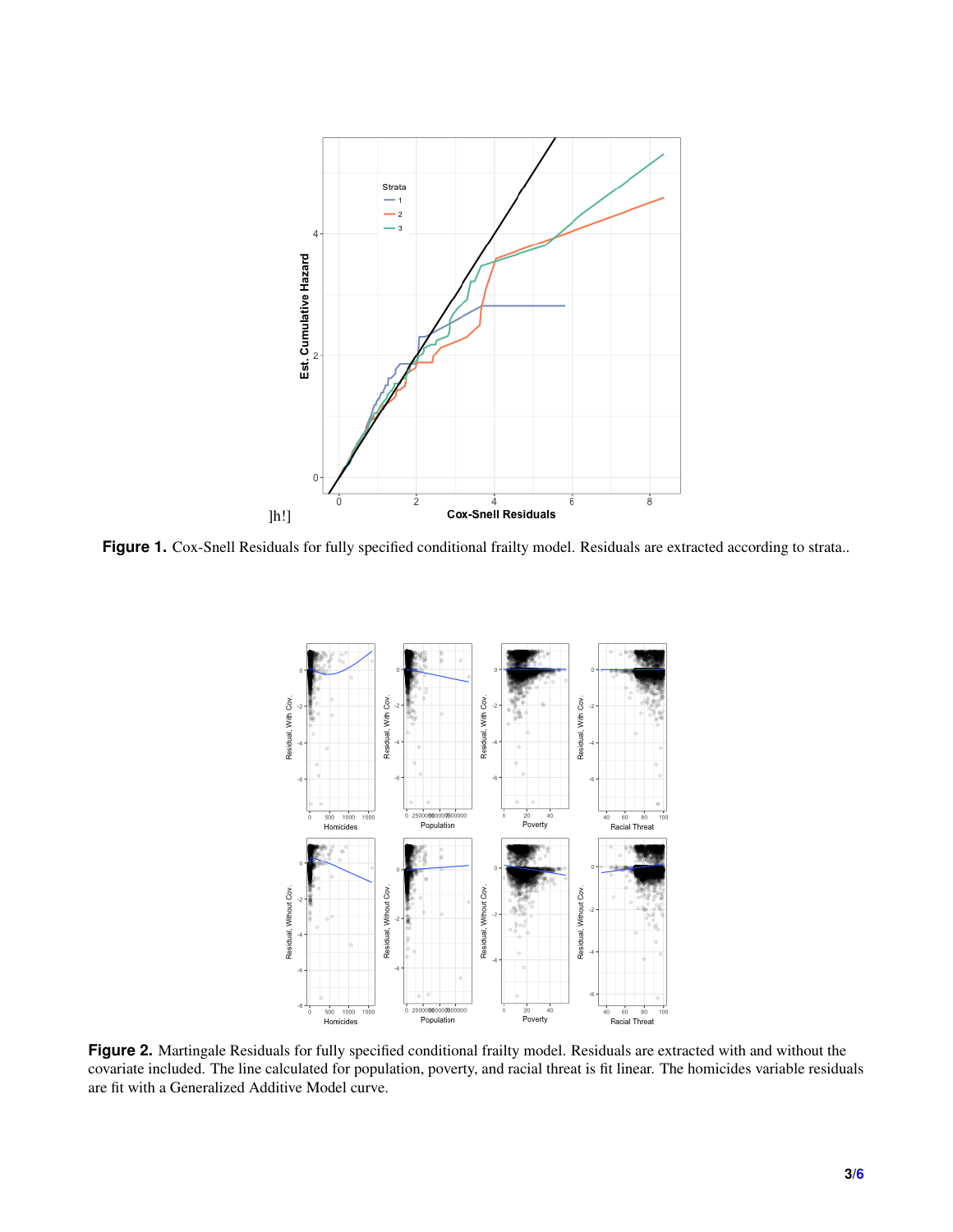<span id="page-3-0"></span>

<span id="page-3-1"></span>Figure 3. DFBetas for fully specified conditional frailty model. Observations are sized according to relative distance from zero.



Figure 4. Cumulative hazard curves for fully specified conditional frailty model fit excluding Dallas County. Model specified according to the previously discussed model specifications, the only difference being the exclusion of Dallas County which ranks second to the top with respect to executions. 1000 Bootstrap replications.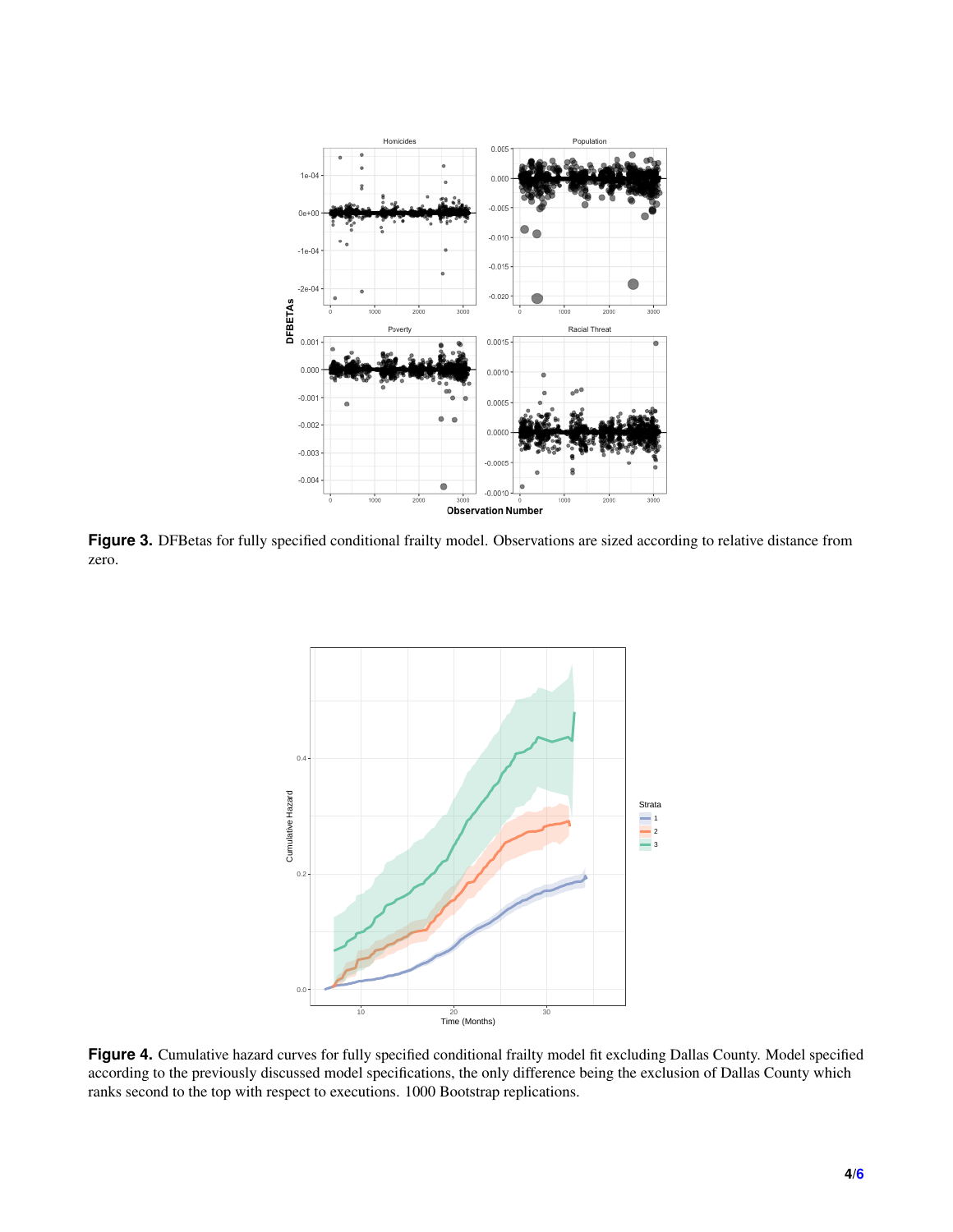<span id="page-4-0"></span>

<span id="page-4-1"></span>**Figure 5.** Cumulative hazard curves for fully specified conditional frailty model fit excluding Harris County. Model specified according to the previously discussed model specifications, the only differencing being the exclusion of Harris County which ranks at the top with respect to executions. 1000 bootstrap replications.



**Figure 6.** Cumulative hazard curves for fully specified conditional frailty model fit excluding states that have gone on to abolish the death penalty. Model specified according to the previously discussed model specifications, the only difference being the exclusion of any counties in states that have outlawed the death penalty. 1000 bootstrap replications.